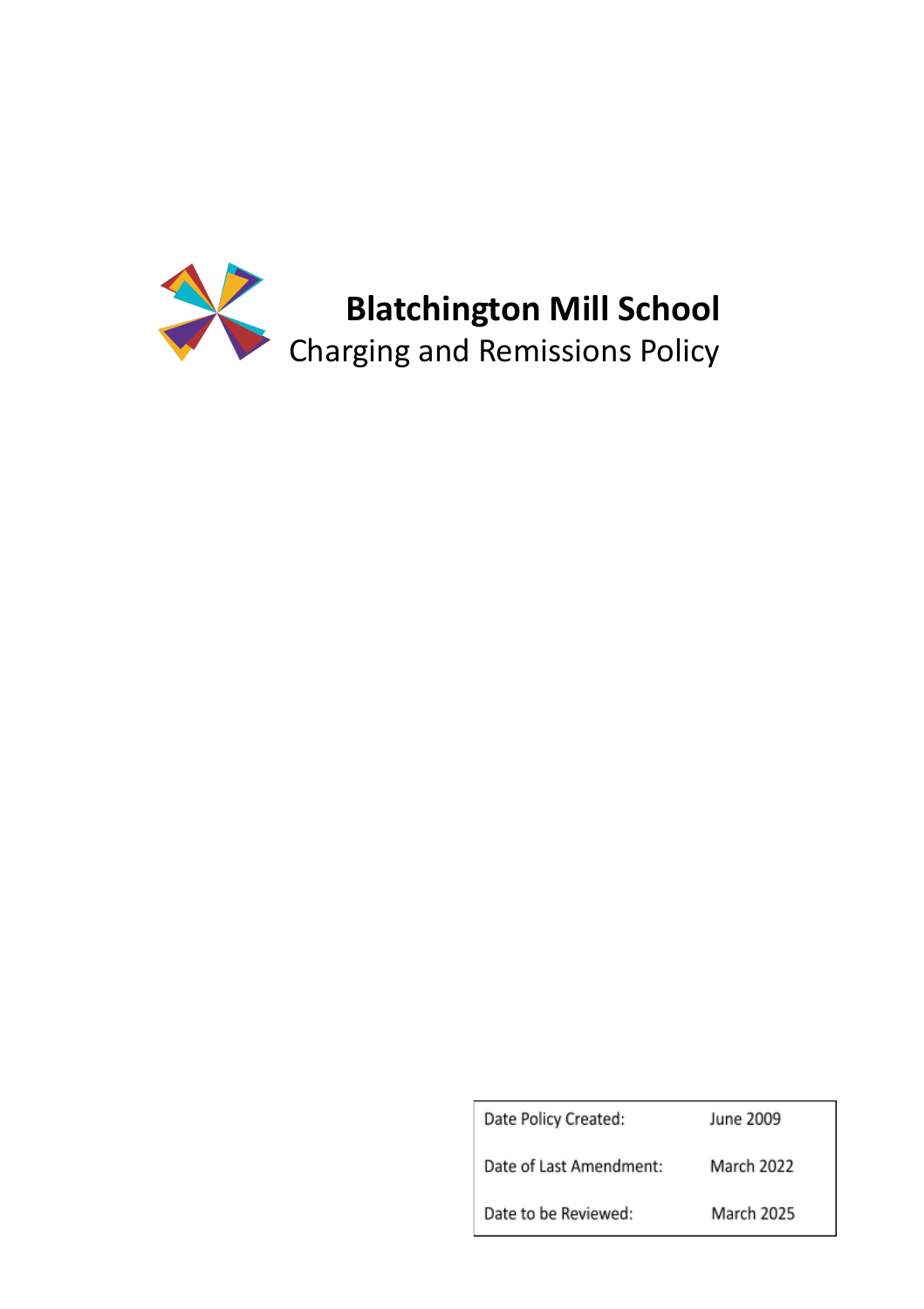

#### **Contents**

<span id="page-1-0"></span>

| 1. | <b>Policy Framework</b>             | 1                       |
|----|-------------------------------------|-------------------------|
| 2. | <b>Charges and Remissions</b>       | $\boldsymbol{2}$        |
|    | 2.1<br>Aim<br>2.2<br>Our Philosophy | 2<br>2                  |
| 3. | <b>Restrictions on Charging</b>     | $\mathbf{3}$            |
| 4. | <b>Optional extras</b>              | $\overline{\mathbf{4}}$ |
| 5. | <b>Voluntary Contributions</b>      | 5                       |
| 6. | <b>Residential Trips</b>            | 6                       |
| 7. | <b>Remissions</b>                   | $\overline{7}$          |
| 8. | <b>Glossary of Terms</b>            | 8                       |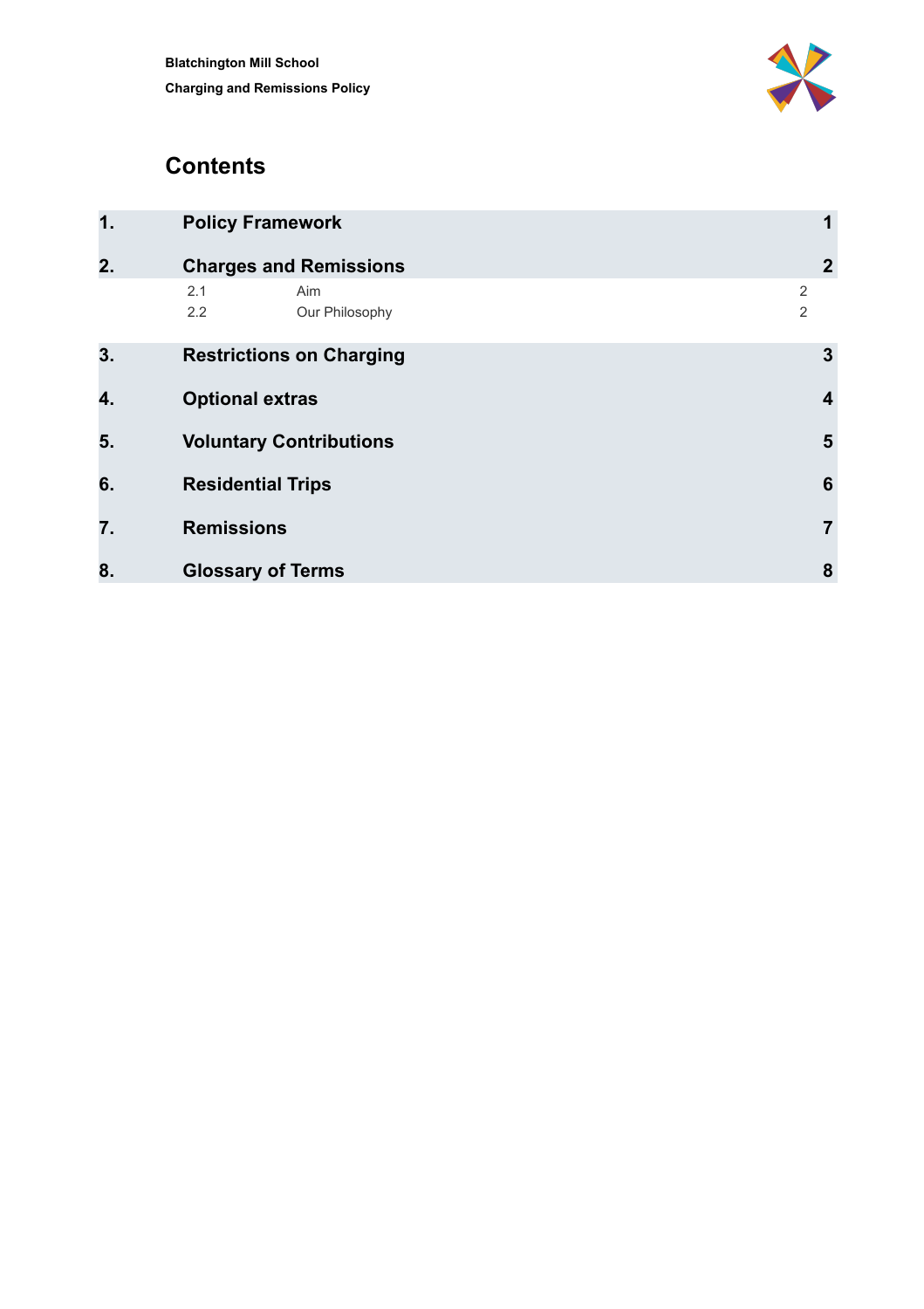

#### 1. Policy Framework

Blatchington Mill School believes that the school should enable each student to realise their potential and acquire all necessary skills and values in order to live a full, flexible and rewarding life in the changing, modern world.

| Initiated:                   | November 2016                    |  |
|------------------------------|----------------------------------|--|
| Date Reviewed:               | <b>March 2022</b>                |  |
| Audience:                    | Parents                          |  |
|                              | Staff                            |  |
|                              | Governors                        |  |
|                              | <b>Students</b>                  |  |
| <b>Policy located:</b>       | Website                          |  |
| <b>Policy Format:</b>        | Full                             |  |
| <b>Lead Member of Staff:</b> | Sarah Hextall - Business Manager |  |

<span id="page-2-0"></span>The contents of this document relate to the guidance provided by the Department for Education https://www.gov.uk/government/publications/charging-for-school-activities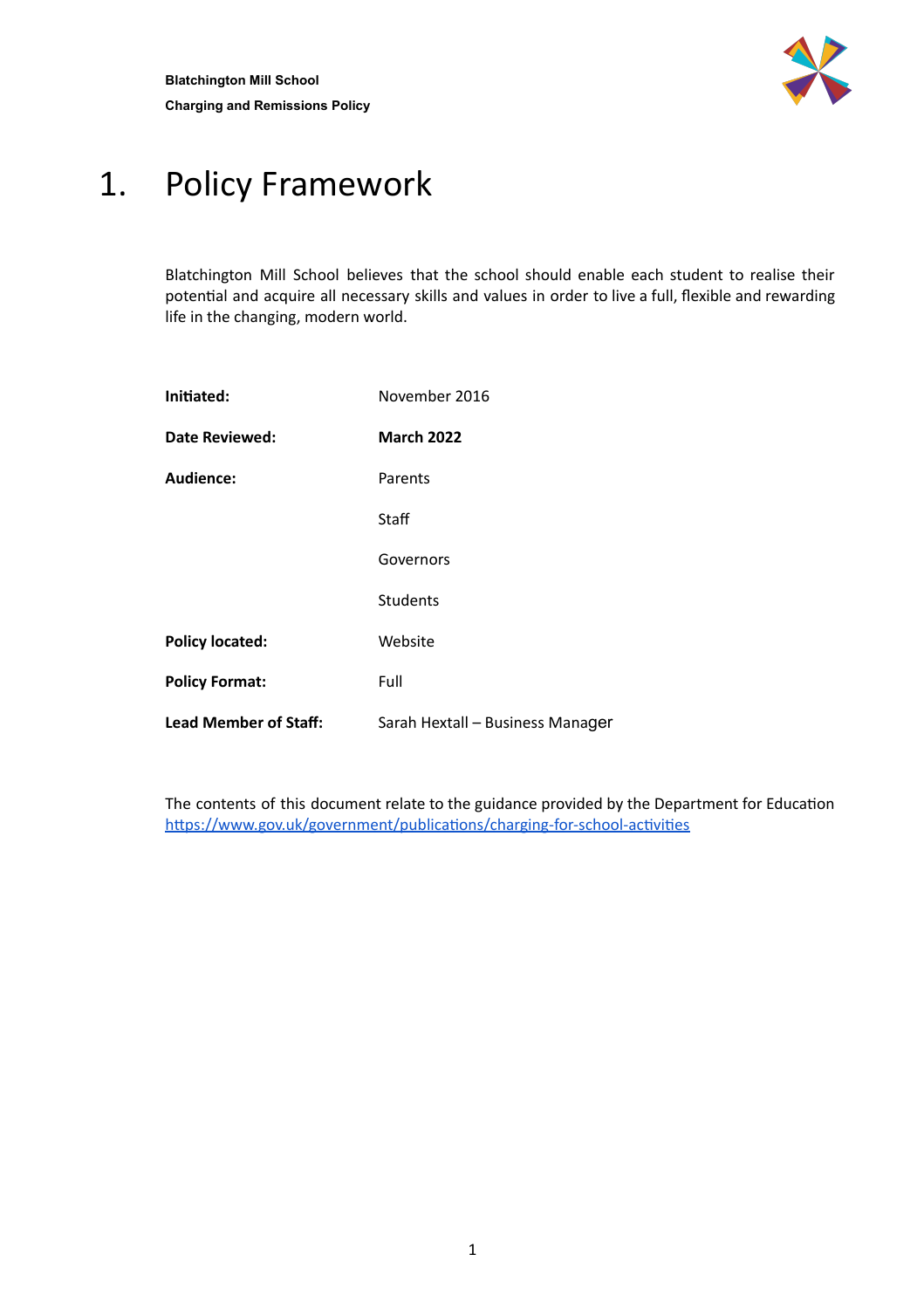

## Charges and Remissions

#### **1.1 Aim**

- To clarify the approach that Blatchington Mill School takes to charging for activities and resources.
- <span id="page-3-0"></span>■ To be clear about the circumstances and situations which may lead to remissions and reductions.

#### **1.2 Our Philosophy**

- To take a consistent and transparent approach to charges and remissions.
- To encourage engagement with extracurricular activities among all students.
- To work with families to reduce the obstacles that may hinder such engagement among disadvantaged students due to financial circumstances.
- To minimise financial risk to Blatchington Mill School and to ensure sustainability of the extracurricular programme.
- Families on low income are encouraged to apply for financial support. The core criteria for this is in line with the eligibility for Free School Meals which at the time of writing is those families in receipt of:
	- ~ Income Support
	- ~ income-based Jobseeker's Allowance
	- ~ income-related Employment and Support Allowance
	- $\sim$  support under Part VI of the Immigration and Asylum Act 1999
	- ~ the guaranteed element of Pension Credit

 $\sim$  Child Tax Credit (provided you're not also entitled to Working Tax Credit and have an annual gross income of no more than £16,190)

- ~ Working Tax Credit run-on paid for 4 weeks after you stop qualifying for Working Tax Credit
- $\sim$  Universal Credit if you apply on or after 1 April 2018 your household income must be less than £7,400 a year (after tax and not including any benefits you get)

An updated list of the benefits can be found here

<span id="page-3-1"></span>https://www.gov.uk/apply-free-school-meals/brighton-and-hove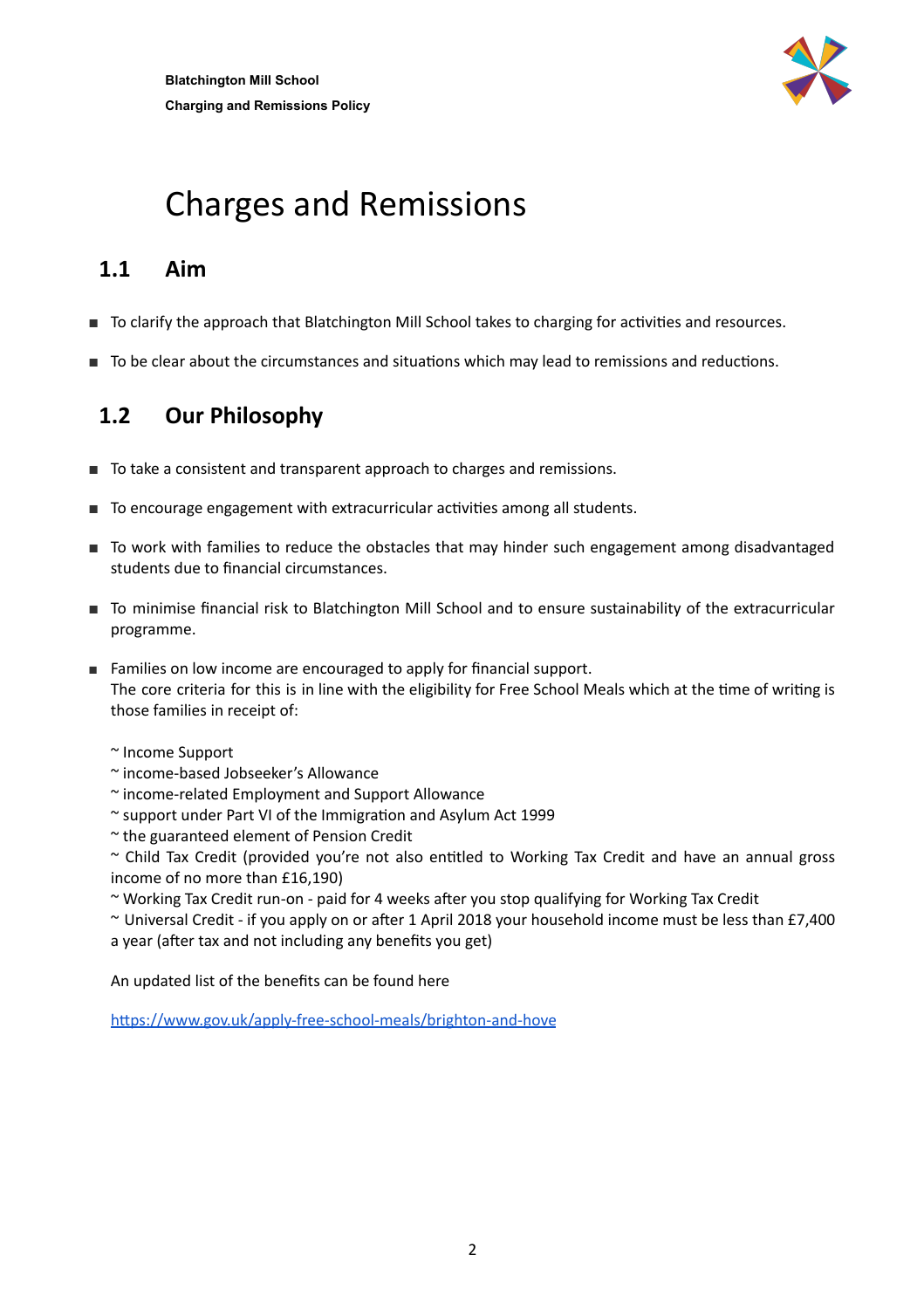

# 2. Restrictions on Charging

Blatchington Mill School & Sixth Form College (BMS) **will not charge for**

- admission.
- education provided during school hours, including the supply of any materials, books, instruments or other equipment required for that education.
- education provided outside school hours if it is part of the national curriculum or part of a syllabus for a prescribed public examination that the pupil is being prepared for at the school, or part of religious education.
- entry to a prescribed public examination or for an examination resit if the student has been prepared for it at BMS.

Blatchington Mill School & Sixth Form College (BMS) **may charge for**

- any materials, books, instruments, equipment or resources where the child's parent or carer wishes the student to own them.
- Optional extras (see section 4)
- Musical and vocal tuition in limited circumstances (see section 4)
- Community facilities
- Any materials, book, instrument, equipment or resources owned by BMS and damaged by the students.

Every effort will be made by the school to establish details of responsibility where this is disputed. Charging arrangements will take into consideration financial and personal circumstances.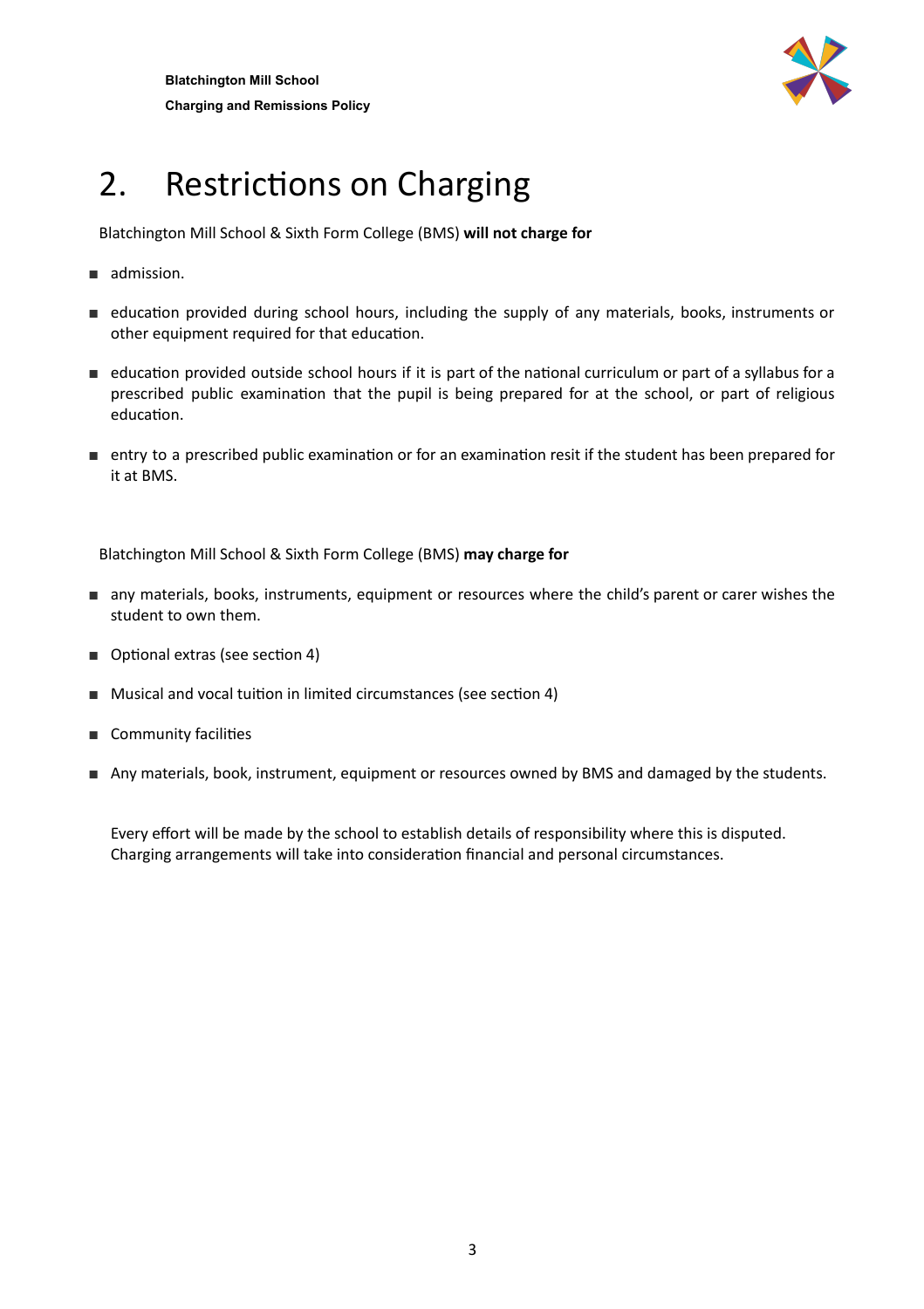

# 3. Optional extras

Charges can be made for some activities that are known as 'optional extras'. Where an optional extra is being provided, a charge can be made for providing materials, books, instruments or equipment.

Optional Extras are

- Education provided outside of school time that is not:
	- ❖ Part of the national curriculum;
	- ❖ Part of a syllabus for a prescribed public examination that the pupil is being prepared for at the school; or
	- ◆ Part of religious education
- Examination entry fee(s) if the pupil has not been prepared for the examination at BMS;
- Transport (other than transport that is required to take the pupil to school or to other premises where it is arranged for the pupil to be provided with education)
- Board and lodging for a pupil on a residential visit
- Extended day services offered to pupils
- Vocal or music tuition provided at the request of the students family. No charges are made in respect of a pupil who is looked after by a Local Authority (by meaning of Section 22(I)of the Children Act 1989).

Any charge made must not exceed the actual cost of providing the optional extra activity (including the cost of staff who provided the tuition), divided equally by the number of pupils participating.

Participation in any optional extra activity will be on the basis of the choice of the parent/carer with the understanding of the need to meet the charges.

<span id="page-5-0"></span>Agreement from the family member is therefore a necessary pre-requisite for the provision of an optional extra where charges will be made.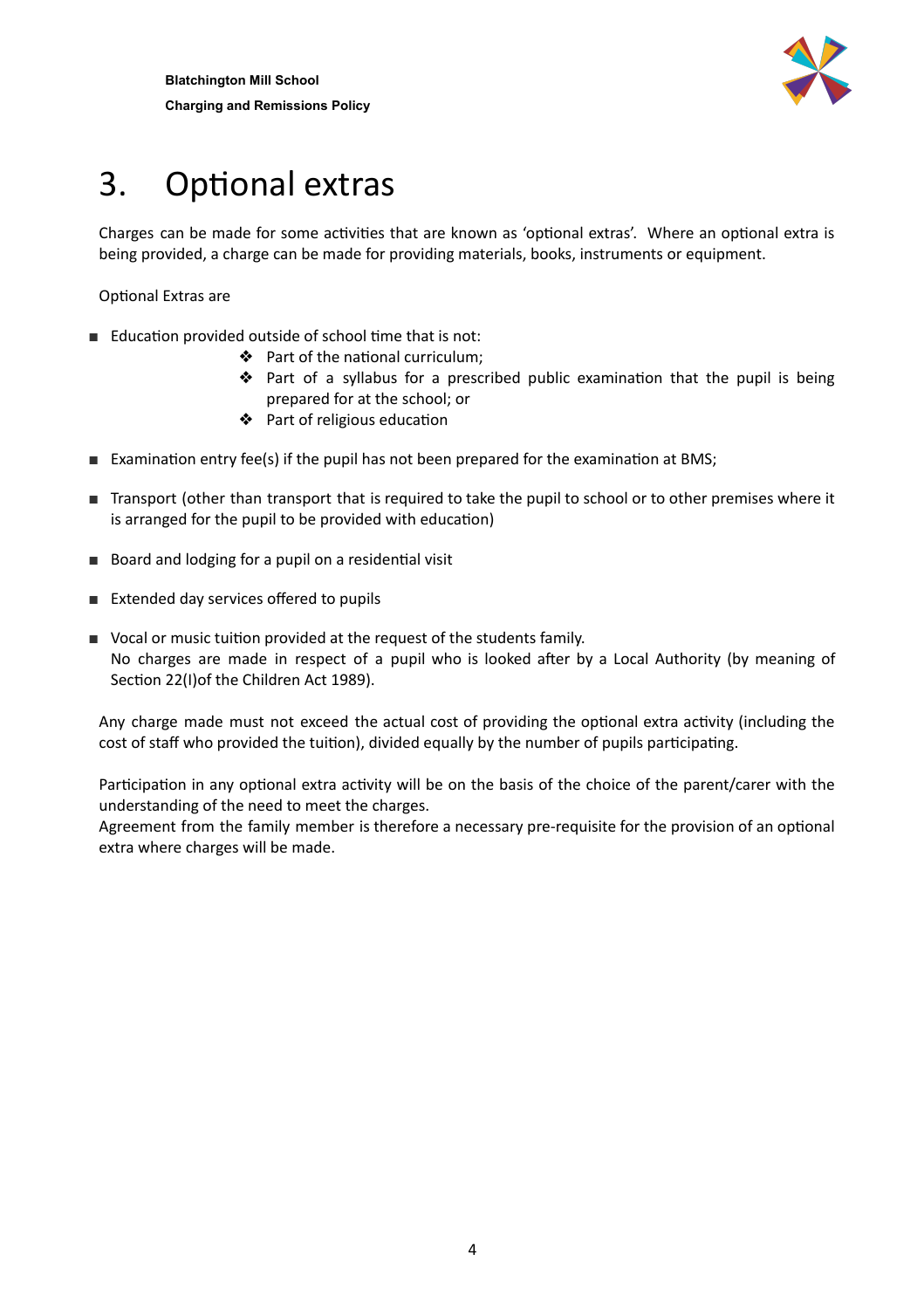

## 4. Voluntary Contributions

Voluntary contributions can be requested from families on an occasional basis:

■ For specific activities including trips that are connected to the curriculum. If the activity cannot take place without a certain level of voluntary income then the activity must be cancelled, families must be told of this arrangement at the outset.

A Voluntary contribution may be requested from families on an annual basis towards a school wide fund for the **purchase of resources and materials required in praccal subjects** and for an **addional supply of texts** in some other subjects.

It should be noted that this school wide fund has been introduced to avoid individual students' families being asked to contribute on a regular basis.

<span id="page-6-0"></span>No student will be excluded from an activity, trip or participation in any subject because of their family's unwillingness or inability to pay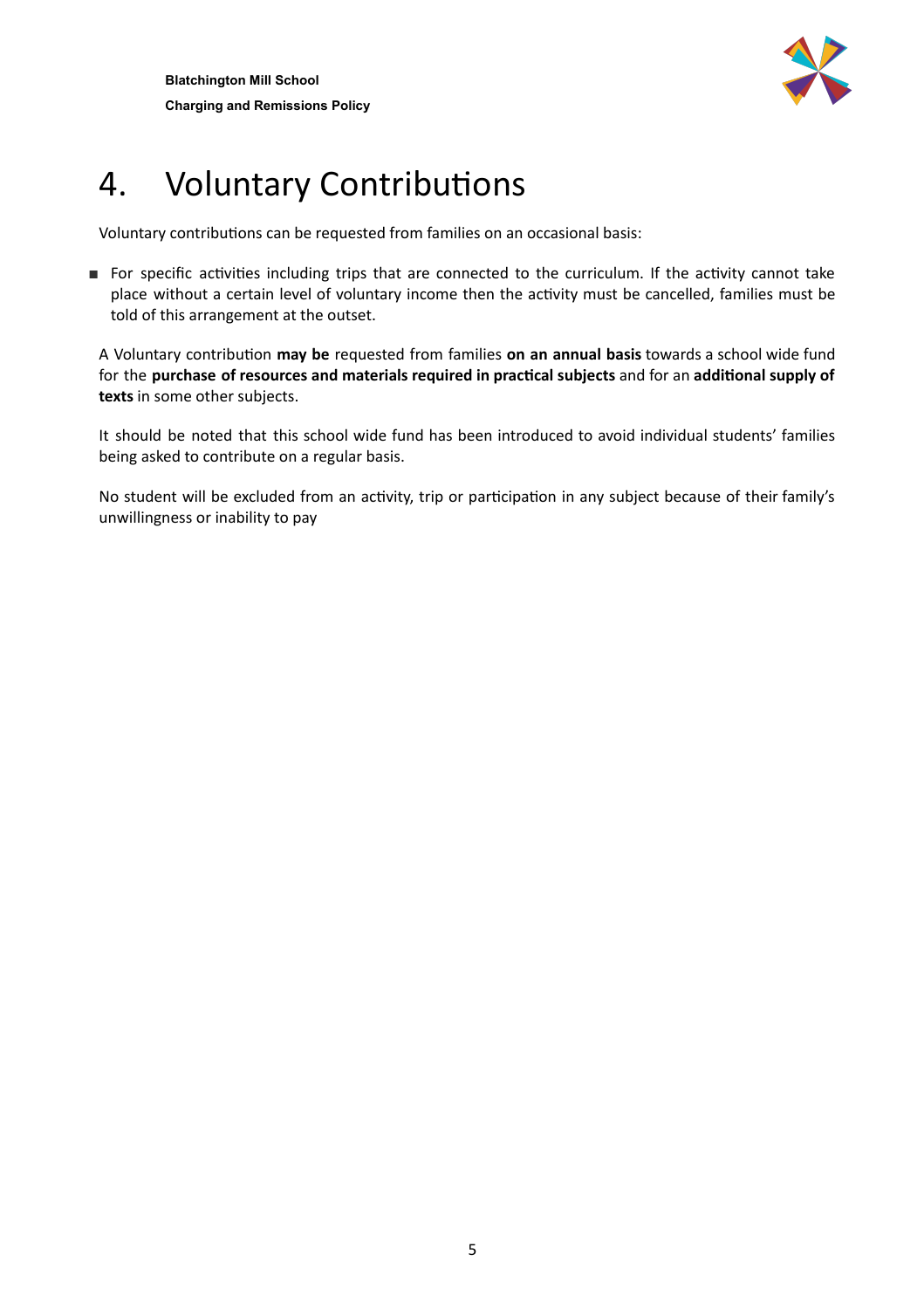

## 5. Residential Trips

Blatchington Mill School often arranges residential trips that are extracurricular and are charged for in full.

- The cost to each student must not exceed the total cost of the trip (including essential contingency but such that the school shall not accrue any excess on the trip) divided equally by the number of students attending.
- Families of students who are eligible can apply for a partial remission on the cost of a residential trip based on the principles laid out in section 7.
- The arrangements for deposits and payment for trips is outlined in the School Trip Policy.
- When BMS informs parents about a forthcoming visit, it will make clear that parents who can prove that they are in receipt of certain benefits will be exempted from paying the cost of board and lodging. Since April 2003 the eligibility criteria that entitle families to an exemption from paying the cost of board and lodging on residential visits have been aligned with the Free School Meal eligibility criteria.